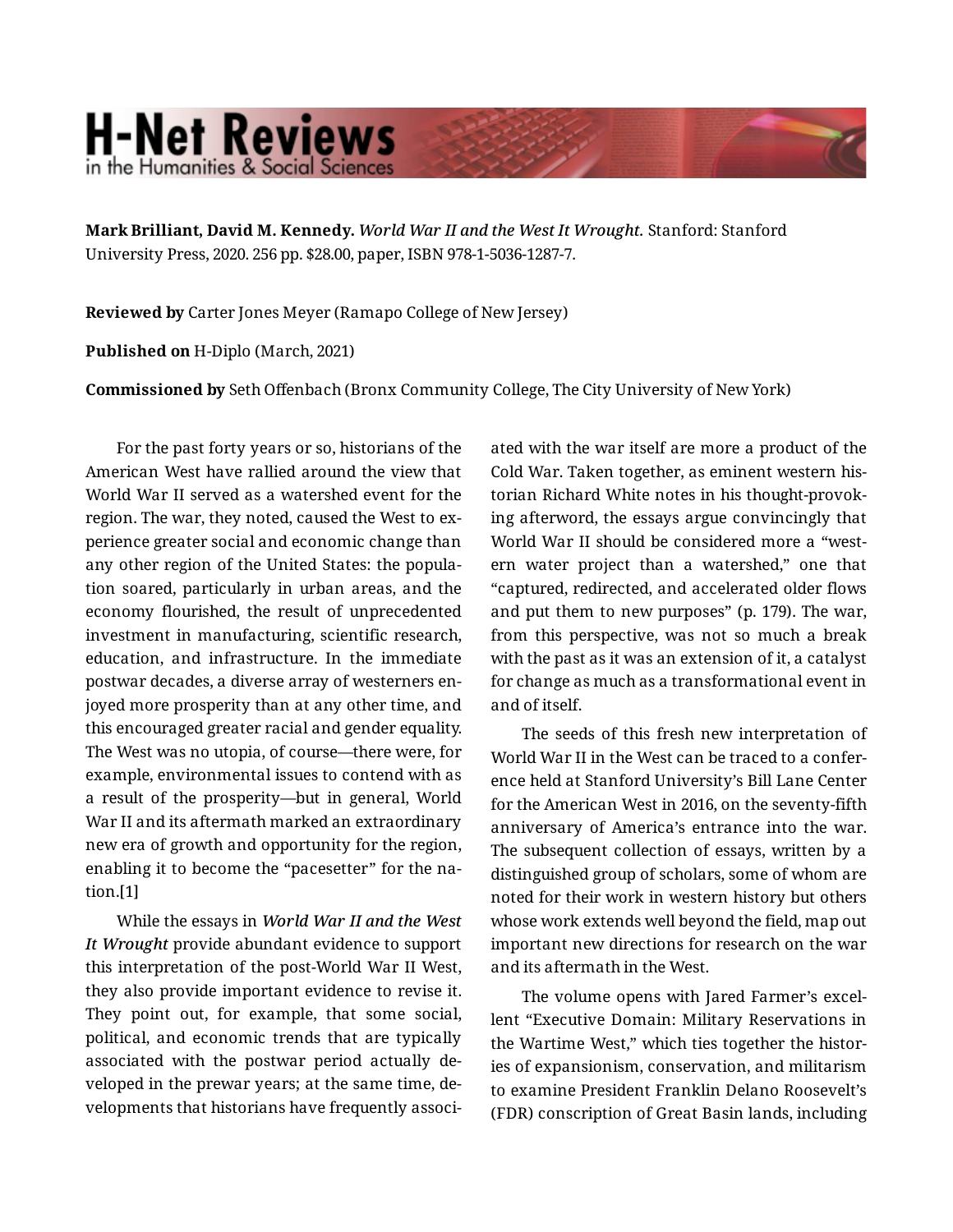some Indian reservations, for military use during World War II. Farmer traces the roots of this prac‐ tice to President Theodore Roosevelt's conserva‐ tion efforts in the West, which depended on bold executive action to withdraw public lands for wild‐ life refuges and national monuments, like that of the Grand Canyon. FDR built on this precedent, only now, during World War II, the land withdraw‐ als were for military use and were far larger in magnitude than anything Theodore Roosevelt had undertaken. At the time, they were considered a continuation of earlier prewar withdrawals and were meant to be temporary. But following the war's end, and the emergence of the Cold War, Farmer notes, this rationale gave way to perman‐ ently militarized land withdrawals, now in the name of national security. Air Force bombing ranges, navy gunnery ranges, and army training grounds in the arid West continue to this day, hav‐ ing "existed in perpetual wartime" since FDR's presidency (p. 9). As long as the United States is committed to an "action-ready" military and nuc‐ lear and aerial supremacy, he argues, millions of acres of federal land will remain militarized parts of the executive domain (p. 9).

The theme of conscription continues in chapter 2 with Daniel J. Kevles's fascinating study of the role of the West's major research laborator‐ ies—at California Institute of Technology and the University of California at Berkeley—in the trans‐ formation of the region's high-tech industry from the pursuit of basic knowledge to national defense. The leaders in this transformation, physicist Ern‐ est O. Lawrence at Berkeley and aerodynamicists Theodore von Kármán and Frank Malina at Cal Tech, managed through public and private patron‐ age to establish a world-class reputation for their laboratories even before World War II. But innova‐ tions during the war, fueled by von Kármán and Malina's jet engine and rocket programs at the Jet Propulsion Laboratory and Lawrence's cyclotrons and nuclear science research, led to the develop‐ ment of the A-bomb and ensured federal funding during the Cold War. All these labs flourished as a

result, their leadership in science and technology contributing in significant ways to the growth and economic transformation of the postwar West.

Gavin Wright's "World War Two, the Cold War, and the Knowledge Economies of the Pacific Coast" builds on Kevles's chapter by examining the institutional and economic evolution of know‐ ledge economy clusters in Los Angeles, the San Francisco Bay area, Seattle, and San Diego. He convincingly argues that these clusters, composed of private businesses, research universities, suppli‐ ers, and educated professionals, were made pos‐ sible not necessarily by pre-World War II econom‐ ic developments, such as those in aviation and shipbuilding, but rather by massive Cold War-era military spending that transformed the West into the nation's economic pacesetter, with Silicon Val‐ ley and Seattle emerging as high-tech capitals. He notes that this technology-oriented funding was unprecedented in scale and quite different from wartime patterns, as it favored West Coast busi‐ ness firms and research universities and fostered the growth of an enduring regional infrastructure. With the end of the Cold War and deep cuts in de‐ fense spending, however, these clusters were forced to shift to civilian technologies and com‐ mercial markets with varying degrees of success. Although Wright does not examine the human toll of this shift, he does note the rise of economic in‐ equality as a consequence. Succeeding chapters in the book examine this inequality more fully.

The political and social impacts of World War II on the West are the focus of Matthew Dallek's in‐ sightful chapter, "The Politics Wrought by War: Phoenix, Seattle, and the Emergence of the Red-Blue Divide in the West, 1939-1950." Dallek exam‐ ines the effect of wartime mobilization on the dis‐ tinctly different political cultures of Phoenix and Seattle. He notes that there were differences long before the war. Seattle, for example, tended to be industrial, racially and economically diverse, and progressive in its politics. Phoenix, by comparison, remained underdeveloped, reliant as it had be‐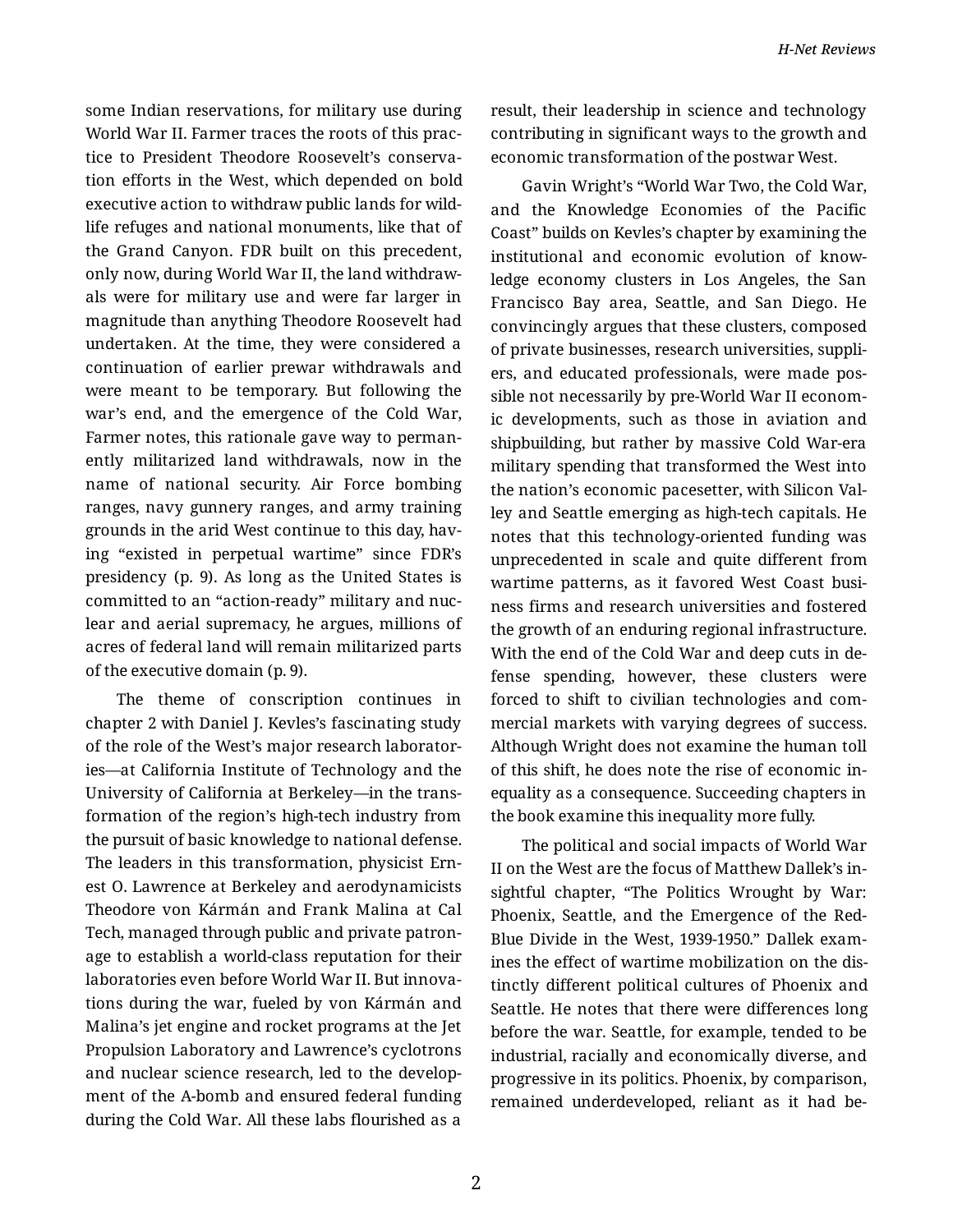come on distant businessmen associated with the extractive economy. During World War II, how‐ ever, massive federal investments in these cities acted as "speed ramps" that accelerated political divides (p. 100). By the late 1940s, Seattle could be clearly identified by its "blue" politics, based on an industrial economy, a well-developed labor move‐ ment, racial diversity, and civil rights initiatives. Phoenix, on the other hand, assumed a distinctly "red" political profile. Anglo businessmen, the city's manufacturing elites, dominated politics, re‐ inforced racial segregation and inequality, op‐ posed labor rights, and adopted a strong anti-Com‐ munist posture, all of which the federal govern‐ ment would not challenge. As Dallek concludes, the red-blue divide that characterized Phoenix and Seattle in World War II and beyond may help us understand the roots of our current political divi‐ sions in the US.

Geraldo L. Cadava provides a previously littleknown perspective on the roots of western conser‐ vatism in his excellent chapter, "The Roots of His‐ panic Conservatism in the Wartime West." Cadava examines the southwestern founders of the na‐ tional conservative Hispanic movement of the late twentieth century to determine what motivated their turn to the right, especially as other His‐ panics embraced liberal Democratic policies. He contends that these individuals—Benjamin Fernandez, Manual Luján, Fernando Oaxaca, Mar‐ tin Castillo, and Francisco Vega—all identified World War II as a pivotal experience that provided them lessons in patriotism and service to country. They pointed to the opportunities that came to them as a result of the war, including education through the G.I. Bill and employment in private in‐ dustries that boomed in the postwar economy. They embraced upward mobility as a hallmark of a capitalist system that was fundamentally good and that must be defended and protected against Communist threats. In politics they organized a grassroots conservative movement that reflected their values, but they also allied themselves with the rising western stars of the Republican Party, such as Senator Barry Goldwater and Presidents Ronald Reagan and Richard Nixon. They shared a belief in free enterprise capitalism, right-to-work laws, and military interventions in countries al‐ legedly threatened by Communists. Their move‐ ment became national in scope because of these shared beliefs, but by the 1980s it began to show cracks, the result of disagreements over immigra‐ tion policies in the Reagan administration and the rise of Cuban Americans within the Republican Party. That their political influence waned does not make them any less significant, however. As Ca‐ dava convincingly argues, the conservative His‐ panic movement of the post-World War II era of‐ fers us an important, if lesser-known, narrative about the legacy of World War II for Mexican Americans and the West.

Rebecca Jo Plant, in "'No Private School Could Ever Be as Satisfactory': The Fight for Govern‐ ment-Funded Child Care in Postwar Los Angeles," turns her gaze to another lesser-known narrative of the postwar West, in this case the debates sur‐ rounding childcare in Los Angeles, a vital hub not only of wartime production but also of the most extensive network of childcare centers in Califor‐ nia. Plant notes that Los Angeles had a history of progressive childcare policies in the three decades before World War II, notably tax-based nurseries in public schools located in impoverished immigrant communities. As the city's population exploded during the war, the result of job opportunit‐ ies in the burgeoning wartime industries, working mothers and their allies demanded federally fun‐ ded childcare centers. These centers proved to be very popular, so when the federal government an‐ nounced that it would cut funding just one week after the end of the war, working parents pro‐ tested. They argued that childcare centers were a social good that should be supported by the state, local communities, and public schools. This was es‐ pecially the case in the immediate postwar years, with a rising cost of living, severe housing short‐ ages, uncertain employment, and veterans' struggles to readjust. By the mid-1950s, however,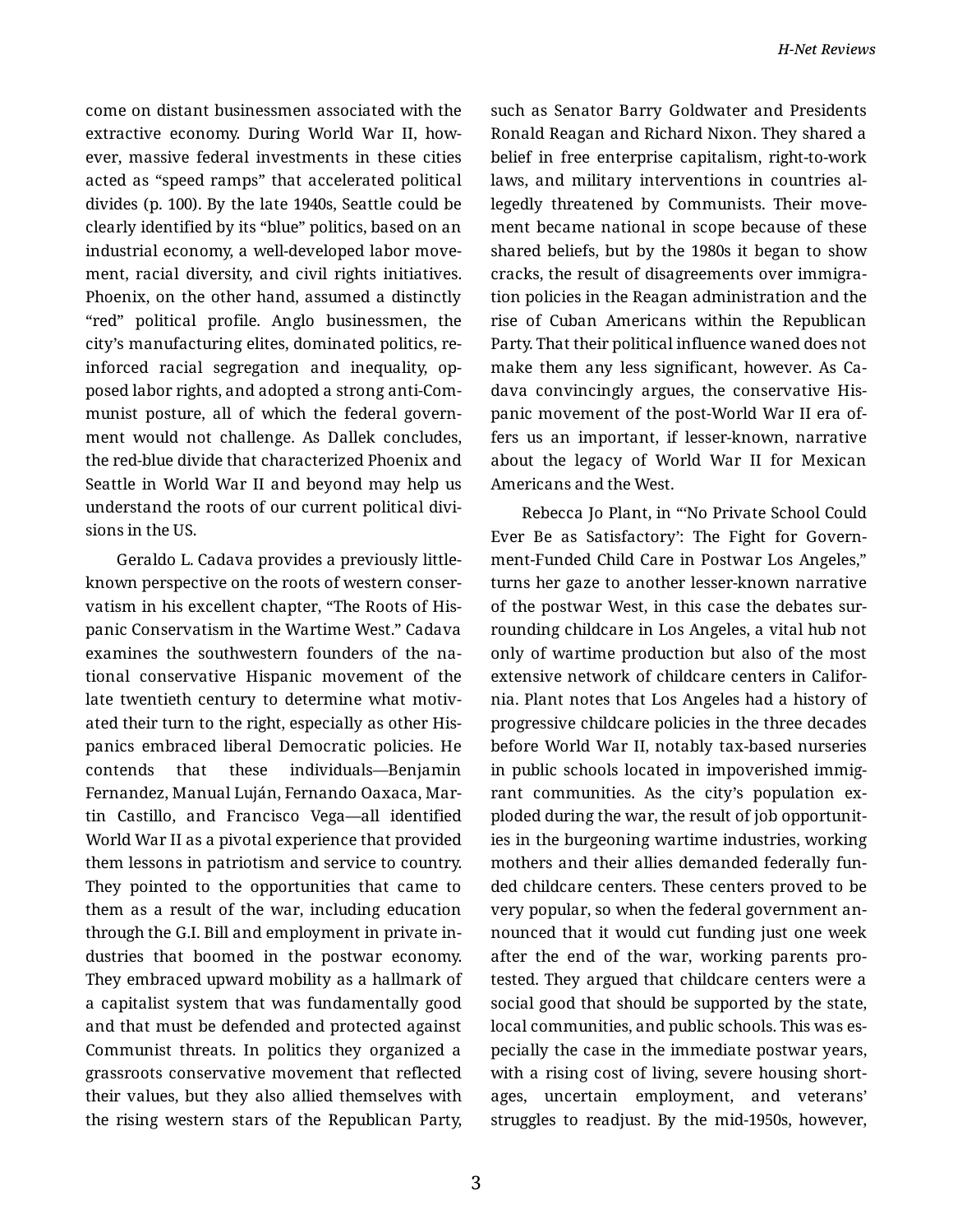support for publicly funded childcare waned. Plant notes the gradual retreat from wartime egalitari‐ anism as one reason for it, but fiscal conservatism and competing priorities on the state and local levels played a role as well. Ultimately, Plant sees this as a cautionary tale for those today who seek publicly funded childcare as a social right and part of the "American way of life" (p. 160).

The final chapter, by Mary L. Dudziak, returns us to the theme of conscription introduced by Jared Farmer in chapter 1. In this case, however, Dudziak's "How the Pacific World Became the West" examines the expansion of US sovereign power in the Pacific following World War II. She considers this expansion an extension of US ex‐ pansion in the North American West in the nine‐ teenth century, meaning that "US leaders viewed settled areas as empty spaces and occupied them. They required native peoples to migrate elsewhere or imposed military governance on their home ter‐ ritory" (p. 164). While there are many works on this imperial process in the Pacific, she points out that few have considered how power was simultan‐ eously exercised and erased, which is the purpose of this essay. Drawing on the examples of Bikini Atoll in the Marshall Islands, which became a nuc‐ lear testing site, and Guam, which developed into a strategically important location for US military bases, Dudziak demonstrates how law, carto‐ graphy and historiography can be used to under‐ stand not only the forms of US sovereign presence but also the responses of island peoples them‐ selves. There were differences in these responses, of course: Bikini islanders eventually rejected formal inclusion in the US while the Chamorros chose to pursue full US citizenship rights. The com‐ mon denominator between them is that the US kept "these subjects of American power" at arm's length, erasing them by denying them democratic governance. As Dudziak explains, "The country's ultimate interest was not in the islanders, but in the use of their Pacific homes" (p. 164). In this sense, then, there are clear parallels to be drawn to the policies and practices of the US among indigen‐

ous peoples of the North American West, and the Pacific World should be considered an extension of those policies and practices. The Pacific, in other words, has become yet another American frontier. The only way it can be disentangled from the his‐ tory of the West, she concludes, is if erasure is re‐ versed and the sovereignty of Pacific peoples fully acknowledged.

Some of the most thought-provoking ideas in this edited volume come from the afterword by White. Expanding on the volume's themes, White asks readers to think more broadly about the post‐ war West as part of what John McNeil and Peter Engelke called the "Great Acceleration" in their 2016 book of the same title. They contend that the post-1945 period is an aberration in the history of mankind and its relation to the environment, marked as it is by massive global changes, includ‐ ing the steady rise in human-generated carbon di‐ oxide, population explosions and the attendant growth in urban living, dam construction, water depletion, and per capita income and consump‐ tion. White sees the postwar West fitting neatly into this conceptual framework, though, as he notes, doing so may take away from some of the West's uniqueness in this period. On the other hand, it may give the region greater importance, particularly as it relates to this volume's themes, among them American economic and military su‐ premacy in the postwar period, massive technolo‐ gical growth, and the development of a mass con‐ sumer society, all of which helped usher in the Great Acceleration.

White suggests that the Great Acceleration is not necessarily one continuous global process; rather, it should be separated into two distinct phases. The first phase, from the end of World War II up to the Vietnam War, was marked by econom‐ ic growth and prosperity, and an accompanying decline in inequality. After Vietnam, however, there was a distinct decline in western hegemony and a "painful hangover," as the editors of the volume refer to it (p. 7). For White, this "hangover"

4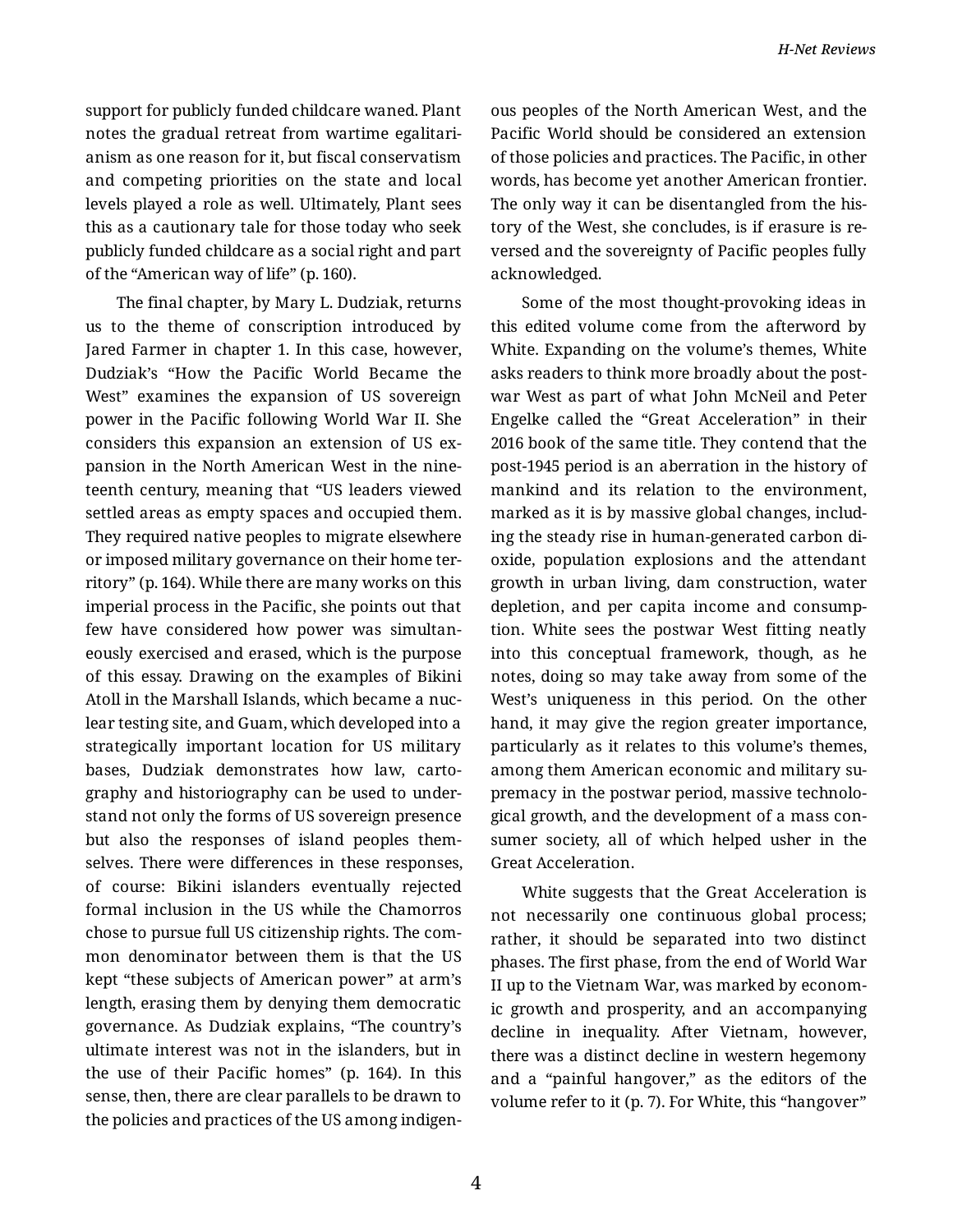can be seen in the rise of conservatism, economic inequality, and climate change, which have gener‐ ated acrimonious political fights and the breakup of the liberal consensus, first in the West but then extending to the rest of North America as well as to Europe. There is no doomsday scenario predicted here, however; White chooses instead to accentuate the positive and to note the possibility of al‐ ternative narratives, arguing that the West is com‐ ing to terms with the consequences of the Great Acceleration produced by World War II. "For the moment," he writes, "in its politics, its relative globalism, and its environmentalist leanings, it is either out of step with—or in advance of—much of the rest of the United States or Europe" (p. 184). What he wishes, in the end, is that the West of the present might reassert its uniqueness by ushering in the eventual end of the Great Acceleration.

*World War II and the West It Wrought* is a groundbreaking contribution not only to our un‐ derstanding of the war and its lasting impact on the postwar West but also to our understanding of the region's broader history. Its persuasively ar‐ gued essays, skillfully contextualized by the edit‐ ors, map out important new avenues of inquiry for scholars working on the historical significance of World War II. It no doubt will have value in the classroom as well, helping to facilitate among stu‐ dents of western history and post-1945 America deep discussions of the war's complicated legacy. And as the essays in this volume make clear, that legacy continues to play out into our own time, seventy-five years after the guns of war were silenced.

Note

[1]. Gerald Nash, *The American West in the Twentieth Century: A Short History of an Urban Oasis* (Englewood Cliffs: Prentiss Hall, 1973), 6.

*Carter Jones Meyer, professor emeritus of his‐ tory at Ramapo College of New Jersey, specializes in the history of the American West.*